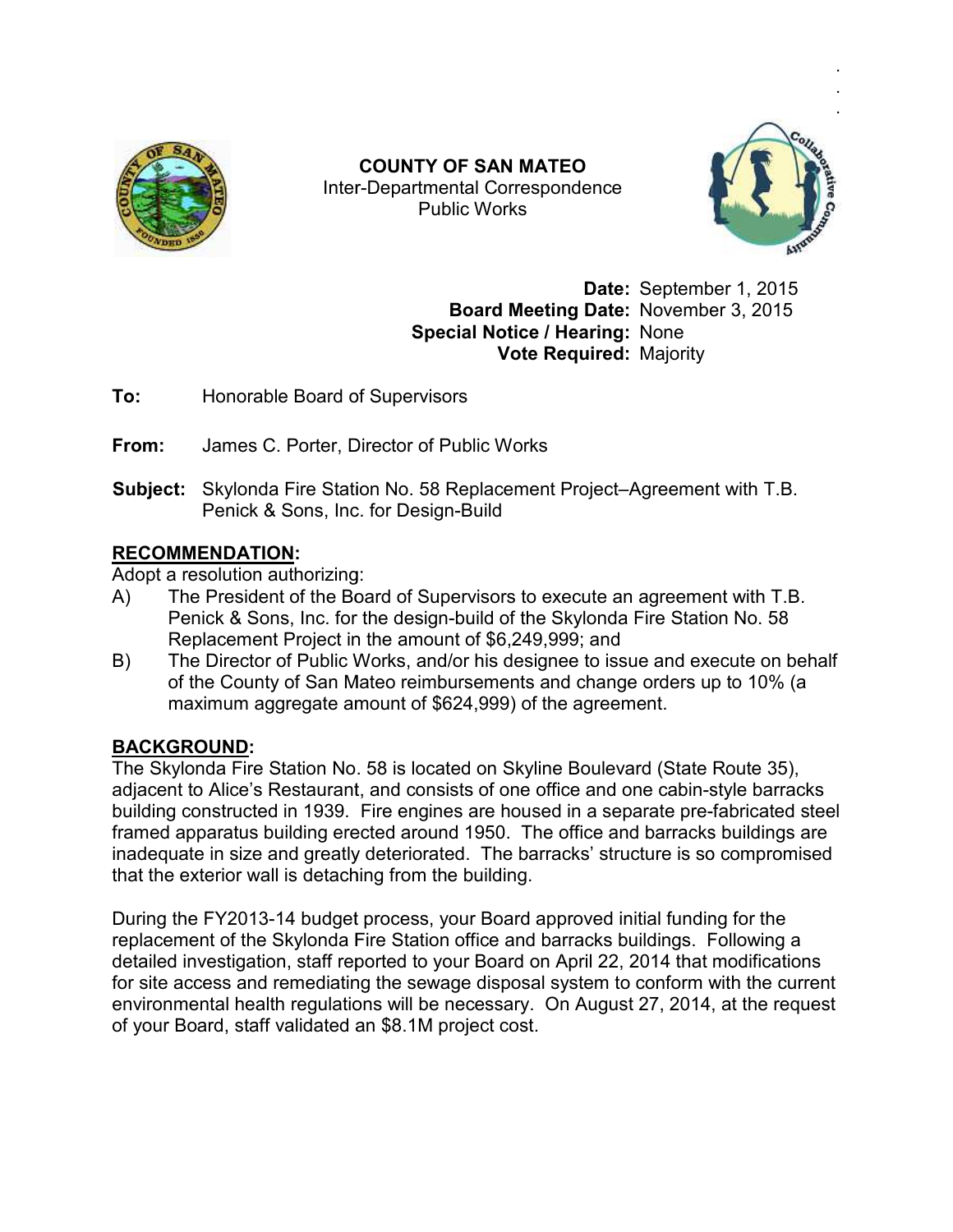## **DISCUSSION:**

Staff issued Request for Qualifications in accordance with Public Contract Code Section 22160 et seq., followed by a Request for Proposals, to solicit the best value and shortest implementation schedule for the design-build delivery of the Skylonda Fire Station No. 58 Replacement Project.

. . .

Since that time, the following events occurred:

April 14, 2015 - Request for Qualifications issued to prospective DBEs June 18, 2015 - Statements of Qualifications received from eight (8) DBEs July 08, 2015 – Three (3) highest ranked DBEs received the Request for Proposals

On September 16, 2015, proposals were received from the following DBEs:

- 1) T.B. Penick & Sons, Inc. in the amount of \$6,249,999 for construction of an Office/Barracks building, a drive through Apparatus Building, and a back-in Vehicle Storage Building.
- 2) Clark/Sullivan in the amount of \$6,107,785 for construction of an Office/Barracks building.
- 3) Gonsalves & Stronk in the amount of \$6,248,000 for construction of an Office/Barracks building.

A not-to-exceed design-build fixed fee of \$6,250,000 was required in order to be responsive to the RFP. Staff evaluated proposals based upon several factors including technical expertise, proposed design and design approach, project pricing, project management, schedule, life cycle costs, skilled labor force availability, and safety record. All three proposals met the minimum requirements.

The proposals from Clark/Sullivan and Gonsalves & Stronk provided for a new Office/Barracks Buildings in addition to an improved driveway and updated septic system; however, the proposal from T.B. Penick & Sons provided for the same improvements in addition to incorporating a drive-through Apparatus Building and a separate vehicle storage building.

Staff recommends an agreement with T.B. Penick & Sons, Inc. in the amount of \$6,249,999 based upon best value and shortest implementation schedule. Once the agreement is executed, the planning and design may proceed; however, construction of the project will not commence until CEQA review is complete. Based on the preliminary schedule, we expect to begin construction in February/March 2016, with substantial completion anticipated in April 2017.

County Counsel has reviewed and approved the resolution and agreement as to form.

Approval of these actions will contribute to the Shared Vision 2025 outcome of a Collaborative Community by advancing projects that provide regional benefits to San Mateo County residents.